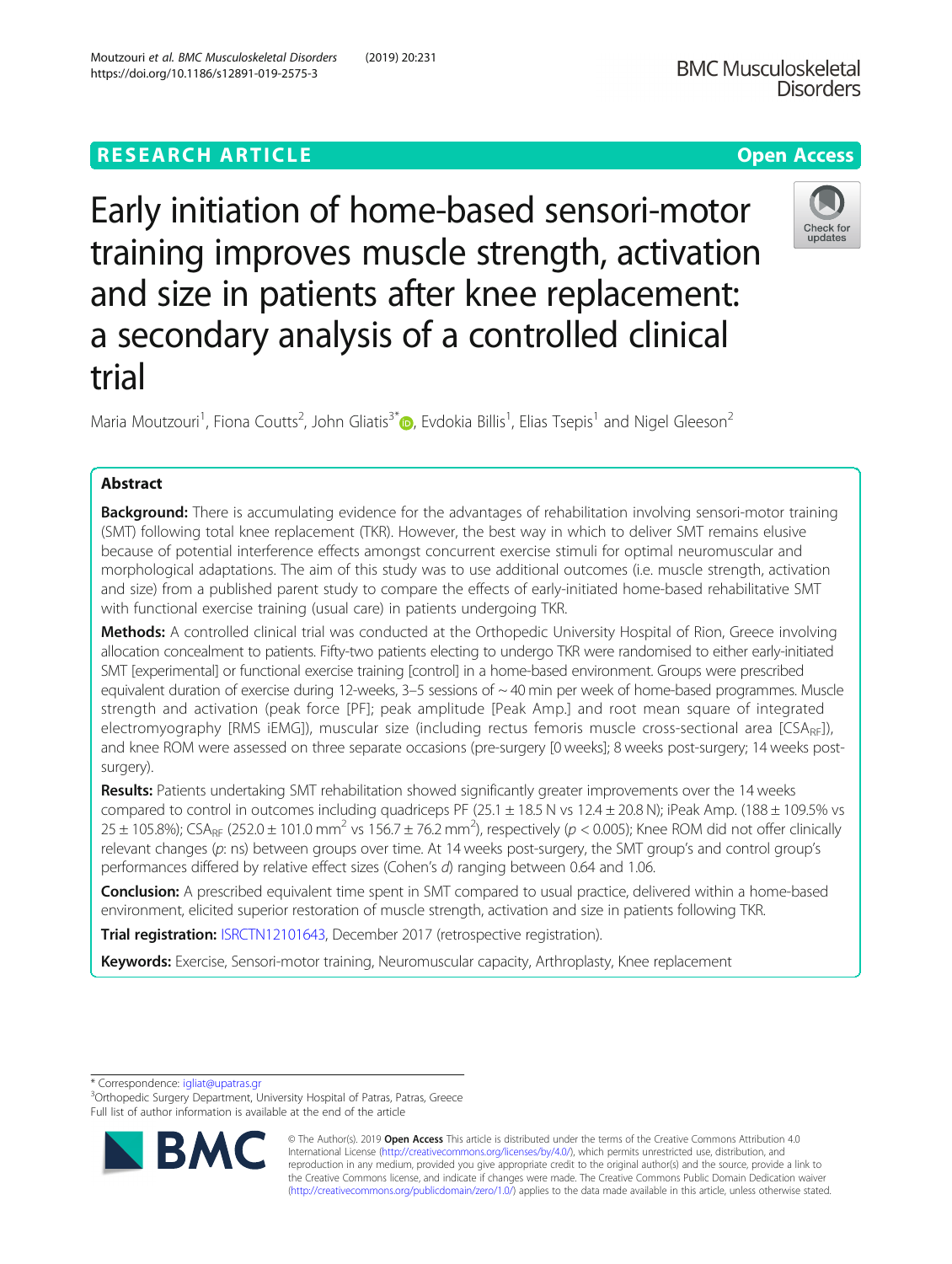## Background

Within Europe, more than 0.1% of national populations elect to undergo total knee replacements (TKR) annually  $[1–3]$  $[1–3]$  $[1–3]$  $[1–3]$  with 20–30% of patients dissatisfied with the outcome at the end of the pathway of care [[4\]](#page-8-0). Patients' underlying capacity to generate force and perform tasks does not fully recover until 12 months post-surgery [\[5,](#page-8-0) [6](#page-8-0)] and many patients may still present with pain, functional and balance limitations [[7](#page-8-0), [8](#page-8-0)]. Alternative conservative treatments may be better exploited to deliver better postoperative function and enhanced patient experiences and pathways of care that may counteract dissatisfaction after surgery [\[9](#page-8-0)]. Nevertheless, post-operative healthcare costs increase annually, with significant economic impact (£7000 [ $\epsilon$ 7980] per patient over a 5-year follow-up period) [\[10](#page-8-0)].

The process of early active exercise in joint rehabilitation is significantly hindered by the patient's inability to contract surrounding musculature (arthrogenic muscle inhibition (AMI), neural activation deficits linked to swelling, pain or structural damage), as is common after joint surgery [[11,](#page-8-0) [12](#page-8-0)]. Functional rehabilitative training has conventionally incorporated muscle strengthening stimuli within functional weight-bearing exercises [\[13](#page-8-0)–[16\]](#page-8-0), but has not been capable of counteracting the post-surgery deficits in strength and disordered movement patterns [\[15](#page-8-0)–[17](#page-8-0)].

The mode of exercise delivery during rehabilitation may be crucial to successful adaptation because eccentric-specific resistance exercise mitigates post-TKR deficits in strength [[17](#page-8-0)–[20\]](#page-8-0), as does functionally-relevant sensori-motor training, with its emphasis on sensorial muscular coordination [[21](#page-8-0)–[27,](#page-8-0) [28](#page-8-0)]. A recently published parent study to the current one [\[22](#page-8-0)] showed that early initiation of novel SMT within a home-based environment counteracted contemporaneous deficits in sensori-motor function. It had focused on increased proprioceptive input in weight-bearing positions to improve motor responses dynamically and was adapted from antecedent work by Piva et al [\[25](#page-8-0)].

One of the unresolved issues in attempting to optimise post-TKR rehabilitative training is whether the reported additional gains in patients' functional capacity associated with SMT are indeed due to mechanisms inherent within SMT or by means of increased physiological exposure to stimuli during greater volumes of exercise. This is because the majority  $[21, 25, 26]$  $[21, 25, 26]$  $[21, 25, 26]$  $[21, 25, 26]$  $[21, 25, 26]$  $[21, 25, 26]$  but not all studies  $[22]$  $[22]$  $[22]$ , have relied upon unmatched comparisons of time spent in prescribed exercises to establish the superiority of SMT. Irrespective of the issues of quantifying the dose of SMT eliciting superior efficacy for developing functional capabilities post-TKR, an interaction of concurrent strength- and sensori-motor-focused stimuli appears to be better than conventional, strength-focused training at eliciting improvements in functionally-relevant capacities. While enhanced sensori-motor performance is considered to be positive because its linked causally to reduced prevalence of falls [\[22](#page-8-0), [29](#page-8-0), [30\]](#page-8-0) and to the avoidance of other serious injuries [\[31,](#page-8-0) [32\]](#page-8-0), the net outcome amongst physiologically-competitive and temporarily-adjacent stimuli during exercise, such as those for sensori-motor and strength, may be one of interference [\[33](#page-8-0)].

It is not yet known whether substantive gains in sensori-motor and functional capabilities [[22\]](#page-8-0) might be hindered by concomitant gains in strength. The aim of this study was to use partnering data associated with a previously published RCT investigation [[22\]](#page-8-0) to undertake a novel investigation of the patterning of gains amongst indices of strength performance and other neuromuscular and muscle size determinants of functional capability following early post-TKR initiation of home-based SMT. A secondary aim was to gain insight into the potential mechanisms by which strength performance is moderated during post-TKR rehabilitative care. We hypothesised that within a time-matched prescription of training, the SMT would provoke gains in direct (muscle strength) and indirect (integrated EMG) measures of neuromuscular performance and associated indices of muscle size (ultrasonic imaging) that would be inferior to those elicited by contemporary post-TKR rehabilitative practice with its greater emphasis on strength training.

## Methods

## Participants

Seventy consecutive patients (May 2012 – May 2014) undergoing primary standardised cemented unilateral TKR (single surgeon; 15-years' experience of knee replacement; 50 knee replacements per annum) were invited to participate in the study. The inclusion criteria for participants were: a) Ambulatory at the time of surgery patients with OA (clinical and radiological findings of advanced osteoarthritis, 6–12 months length of wait for surgery) undergoing primary standardised cemented TKR by the same surgeon; b) Aged 65–80 years old. Patients were excluded from the study if they had: a) Infection, or complications after TKR; b) Neurological/ neuromuscular conditions; c) Vestibular disorders that might affect balance; d) Other lower extremity orthopedic problems that limited function; e) Cardiovascular diseases, high blood pressure not controlled with medication and f) Unable to communicate or follow instructions or complete objective assessments.

A clinical trial was undertaken at a primary care university hospital in Greece (International Standard Randomised Control Trial Registration: ISRCTN12101643). All patients provided written informed consent, following a verbal and written explanation of the study procedures. The study had been ethically approved by two Institutional Committees (University Hospital of Patras, Greece and Queen Margaret University Edinburgh, UK [7052/4-7-2011]) and adhered to the Consort guidelines.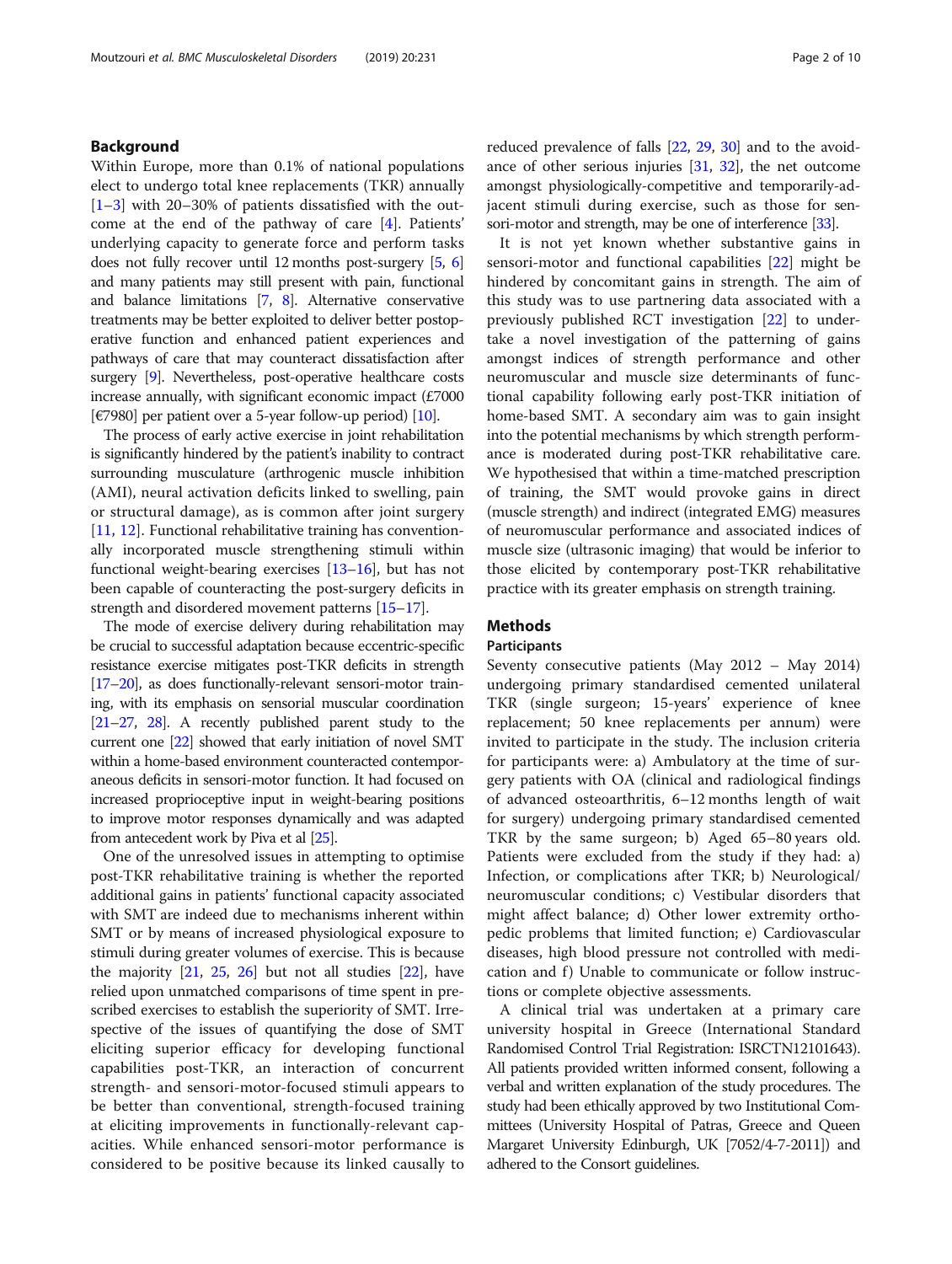Ten blocks of 5 patients were randomly assigned to two groups (SMT [experimental]; Control [usual practice]) using a computer-generated number sequence overseen by an independent statistician. The confidential coded listing, maintained until after data analyses), assured allocation concealment from participants. This study involved a single-blind design as the principal investigator undertook assessment and training sessions. However, every effort was made to preclude bias (i.e. an undergraduate student recorded data during assessment sessions, and the principal investigator analysed data at the end of the rehabilitation period using the coded listing). A further 2 patients were included and assigned in the original block-allocation order, contributing to the study's 52 patients.

## Time-matched rehabilitative procedure performed by both groups

All participants underwent a standardised post-surgery care-protocol, involving bedside physiotherapy and gait-retraining up to hospital-discharge (4–5 days after TKR) with hospital-based physiotherapists. After discharge, they were encouraged to continue the same exercise protocol and gait practice at home. A 12-week programme of self-managed, home-based exercises designed to enhance functional capabilities (modified from Piva et al [\[25\]](#page-8-0)) was initiated at  $\sim$  2 weeks after surgery (range 15–20 days). Additional file [1](#page-7-0): Appendix 1 reproduced by an associated parent RCT study [\[22\]](#page-8-0) details the delivery of SMT and control programmes. At the programme's inception, an experienced physiotherapist (principal investigator) conducted an educational training session with patients in order to teach the key features and characteristics of safe delivery of the exercise programme that they would follow at home. Patients' training programmes were further prescribed using a standardised illustrated guidebook of 14 exercises to regulate exercise-specific dosages. From week 3 to week 8, patients undertook 5 exercise sessions per week. Sessions increased progressively in duration from 35 to 45 min, incorporating progressively longer durations of walking from 10 to 20 min. Weeks 9 to 14 required patients to complete 45-min sessions of exercise, 3 times per week. The level of difficulty was progressed by adjusting exercise intensity to calibrate with weekly changes in each patient's strength capability. Clinical oversight involved patients freely reporting effusion or discomfort and clarifying the delivery (accuracy, dose or safety) of the home-based exercises by telephone and by voluntary attendance ad libitum, for patients within both groups, within weekly scheduled clinical practical sessions. Patients' compliance with the prescribed intensity, duration and frequency of exercise was verified by 7-day recall activity diaries. Experimental and control groups were prescribed identical procedures, number of exercises and total programme' duration.

## Experimental group: sensori-motor training (SMT)

The experimental group undertook exercises that focused predominantly on enhancing sensori-motor functioning of patients. The SMT exercises included novel formulations of agility and perturbation training techniques [\[15,](#page-8-0) [16](#page-8-0), [18,](#page-8-0) [19](#page-8-0)] which substituted for a proportion of training  $(50\% - 7/14)$ exercises) within usual practice. Since the sensori-motor exercises were instructed to be delivered within a home-based environment, no specialised equipment was required. Exercise challenges and progression was achieved by using regular pillows to substitute for unstable surfaces, plastic cups for overcoming obstacles, and strategies such as bipedal to monopedal stance and eyes open to eyes closed in order to increase difficulty in maintaining or achieving balance.

## Control group

Usual care exercise sessions involved strengthening, stretching, and task-oriented functional exercises of the lower-extremity as described in other studies [[15](#page-8-0), [16](#page-8-0), [34](#page-8-0)]. The content of the usual care programme was pragmatically adjusted to match the current trends of TKR rehabilitation [[35](#page-8-0)].

#### Outcome measures

The selected indices included measures of neuromuscular performance capability (muscle force and activation), muscle size and knee ROM. Randomly-ordered assessments of outcome data were collected by the principal investigator at pre-surgery, at 8 weeks post-surgery and at the study's primary endpoint, 14 weeks post-surgery.

## Neuromuscular performance capability

The knee extensors' peak force (PF), measured in Newtons, was the study's primary outcome and tested on an isokinetic dynamometer (Primus RS BTE, The Technology of Human Performance, USA). Muscle peak force (PF) was assessed during a maximum voluntary isometric contraction (MVIC) using a protocol adapted from Gleeson et al, [[36](#page-8-0)]. The latter was recorded as the mean peak response from three intra-session muscle contractions. The reliability and reproducibility of assessing peak force has been verified [\[36](#page-8-0)–[38\]](#page-9-0).

Neuromuscular performance capability was assessed indirectly by surface EMG [\[38](#page-9-0), [39](#page-9-0)] during MVICs (50 ms epoch, rectus femoris; Spike 2, version 5.16, Cambridge Electronics Design Ltd., UK). The EMG activity from the rectus femoris (RF) was recorded concomitantly with participants' performance of static PF, using bipolar rectangular surface electrodes (self-adhesive, Ag/AgCl; 10 mm diameter; Unilect, UK). The root mean square (RMS) and peak amplitude, were used to describe the time-domain information of the EMG signal  $[40, 41]$  $[40, 41]$  $[40, 41]$ , using commercially available software (Spike 2, version 5.16, Cambridge Electronics Design Ltd., UK). Normalisation of the EMG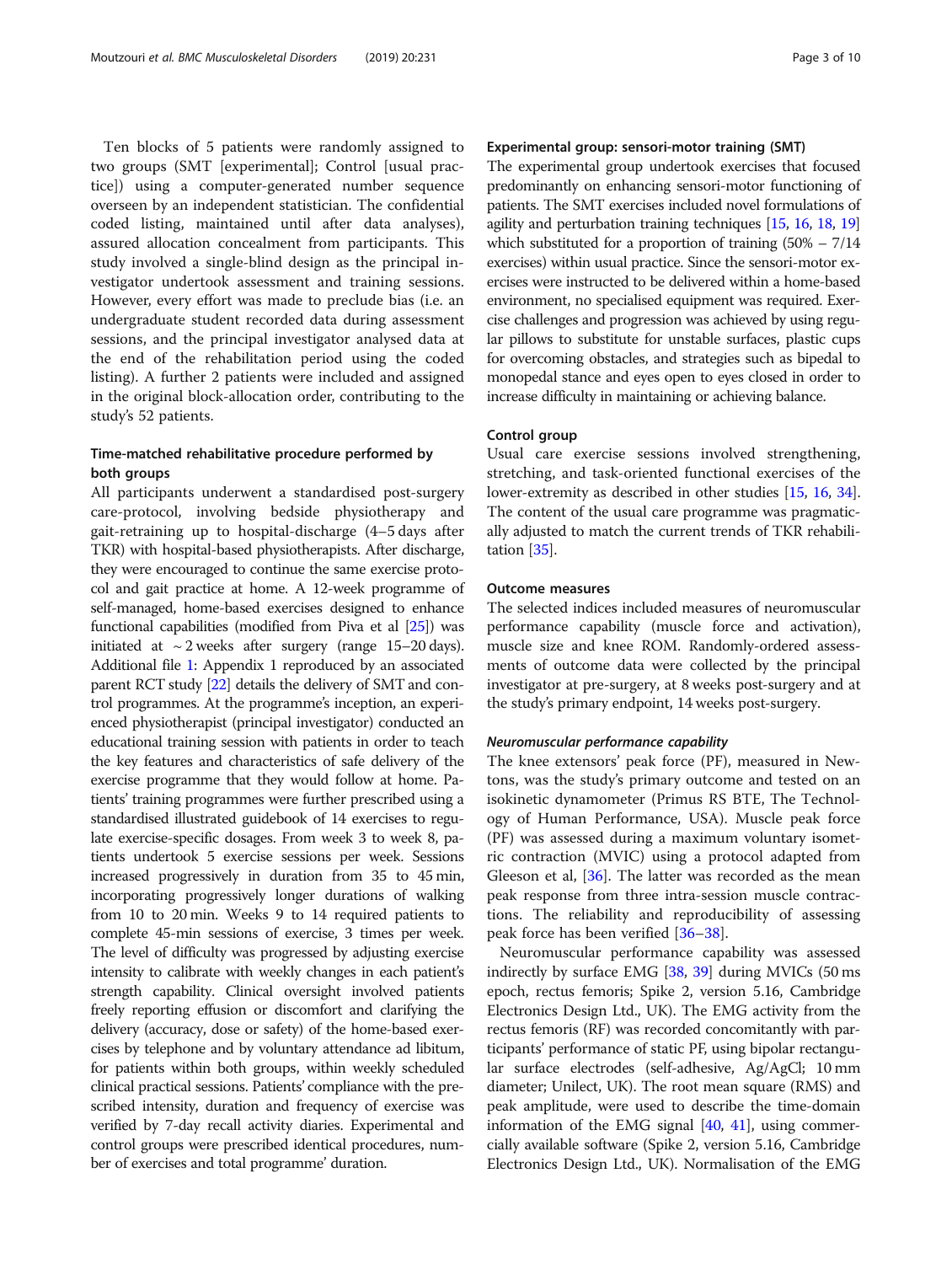## Knee ROM

Active range of flexion and extension movement (ROM) of the operated and non-operated knees was assessed by goniometry [[43,](#page-9-0) [44\]](#page-9-0) using the best of three attempts. The ICCs for flexion ROM has been found as 0.96, whilst for extension as 0.81 in a supine position [[45](#page-9-0), [46](#page-9-0)].

## Muscle size

Muscle size alterations of the RF were examined throughout the study. Real time ultrasound image was captured at 7.1 MHz with a 55 mm linear probe (BK, mini focus, USA). Imaging was conducted in a seated position with the knee in  $60^{\circ}$  of flexion. Measurement of  $CSA_{RF}$  was undertaken using the method described by Bruin et al, [[47](#page-9-0)]. Two images were captured with the muscle in maximum relaxation, and subsequently, another two images with the muscle during maximum voluntary isometric contraction (at the end of a 5 s contraction). Analysis of images was performed with 'Image J' software [\(https://](https://imagej.nih.gov/ij/) [imagej.nih.gov/ij/\)](https://imagej.nih.gov/ij/). Intra-rater reliability ICCs of 0.87 to 0.99 have been reported in studies measuring  $CSA_{RF}$  with a corresponding coefficient of variation (%) within the range from 3.5 to 8.9% [[48,](#page-9-0) [49\]](#page-9-0).

## Statistical analysis

The effects of the SMT were assessed per protocol for each outcome measure using separate factorial ANOVAs involving group (experimental; control) by leg (non-operated; operated) and by test occasion (pre-surgery; 8 weeks post-surgery; 14 weeks post-surgery) comparisons, with repeated measures on the latter two factors. Assumptions underpinning the use of ANOVA were assessed and corrections used Greenhouse-Geisser (GG), where appropriate. For outcomes that had focused on bilateral limb capabilities, group (experimental; control) by test occasion (pre-surgery; 8 weeks post-surgery; 14 weeks post-surgery) interactions were assessed, with repeated measures on the latter factor.

Effect size (ES; Cohen's d) was calculated using pooled standard deviations [[24](#page-8-0)]. A sample size of 30 participants per group had been computed a priori to discriminate moderate inter-group effects [\[14](#page-8-0)] at the study's primary endpoint (14 weeks post-surgery) for its primary outcome (PF). Statistical significance was accepted at  $p < 0.05$ . Analyses used the Statistical Package for Social Sciences (SPSS; v. 16.0).

## Results

Results for 51 of the 52 participants completing the study are reported (single patient exclusion for non-completion of the final assessment). A CONSORT flowchart and statistical equivalence of groups at baseline can be found in Fig. [1](#page-4-0) and Table [1,](#page-5-0) respectively replicated by the parent study [[22\]](#page-8-0). No adverse events were noted for any of the participants. Patients' compliance to exercise showed an  $\sim 10\%$  difference in favour of the SMT group.

The SMT group yielded superior gains in muscle strength, activation and size compared to control ( $p <$ 0.001). Tables [2](#page-5-0) and Table [3](#page-6-0) show group mean scores for experimental and control groups, and for non-operated and operated legs, at baseline, 8 weeks post-surgery and 14 weeks post-surgery for outcomes of muscle strength and activation and for outcomes of knee ROM and muscle size, respectively.

Sensori-motor training elicited superior gains in quadriceps muscle' strength compared to control (PF:  $25.1 \pm$  $18.5 N$  vs  $12.4 \pm 20.8 N$  $12.4 \pm 20.8 N$  $12.4 \pm 20.8 N$ ) as shown in Table 2 and Fig. 2. Interaction effect was significant across groups over time  $(F_{(2, 98)} = 7.15; p = 0.001)$ , as improvements were similar for operated and non-operated legs.

Similarly, SMT was superior in eliciting gains in normalised peak amplitude (iPeak Amp.)  $(188 \pm 109.5\% \text{ vs }$  $25 \pm 105.8\%$ ) (F<sub>(1.7,84.3)GG</sub> = 9.3;  $p < 0.001$ ) and iRMS  $(223.5 \pm 157.1\% \text{ vs } 81.0 \pm 191.4\%)$  (F<sub>(1.9,93.6)GG</sub> = 3.6; *p* < 0.005) of the EMG signal, with the operated leg showing the most prominent improvements (Table [2\)](#page-5-0).

Groups showed similar patterns of improvement over time on ROM during knee extension manoeuvres  $(F<sub>(1.3, 66.8)GG</sub> = 0.65; ns)$  $(F<sub>(1.3, 66.8)GG</sub> = 0.65; ns)$  $(F<sub>(1.3, 66.8)GG</sub> = 0.65; ns)$  (Table 3). However, SMT elicited greater gains for knee flexion ROM ( $2.2 \pm 6.9^{\circ}$  vs  $-3.2 \pm$ 6.9°). Interaction effect was significant across groups over time ( $F_{(1.2,61.2)GG}$  = 5.6;  $p < 0.005$ ), as improvements were similar for the operated and non-operated legs (Table [3](#page-6-0)).

Sensori-motor training elicited superior improvements in  $RF_{CSA}$  for both the relaxed and contracted states (60 $^{\circ}$ of knee flexion), with a relatively greater improvement noted for the leg undergoing surgery ( $CSA_{RF}$  in relaxation:  $F_{(1.6, 82.2)GG} = 19.6$ ,  $p < 0.001$ ; CSA<sub>RF</sub> in contraction:  $(CSA_{RF} (252.0 \pm 101.0 \text{ mm}^2 \text{ vs } 156.7 \pm 76.2 \text{ mm}^2)$  $F_{(2, 98)} = 11.3; p < 0.001$  (Table [3\)](#page-6-0).

## **Discussion**

The principal finding of this study was that SMT demonstrated superior gains in neuromuscular capacity compared to usual care, when the duration of prescribed training were matched. Thus, it would appear that the characteristics of novel sensori-motor training rather than its duration per se were important to enhancing post-TKR efficacy for improving strength and associated neurophysiological performance as measured by peak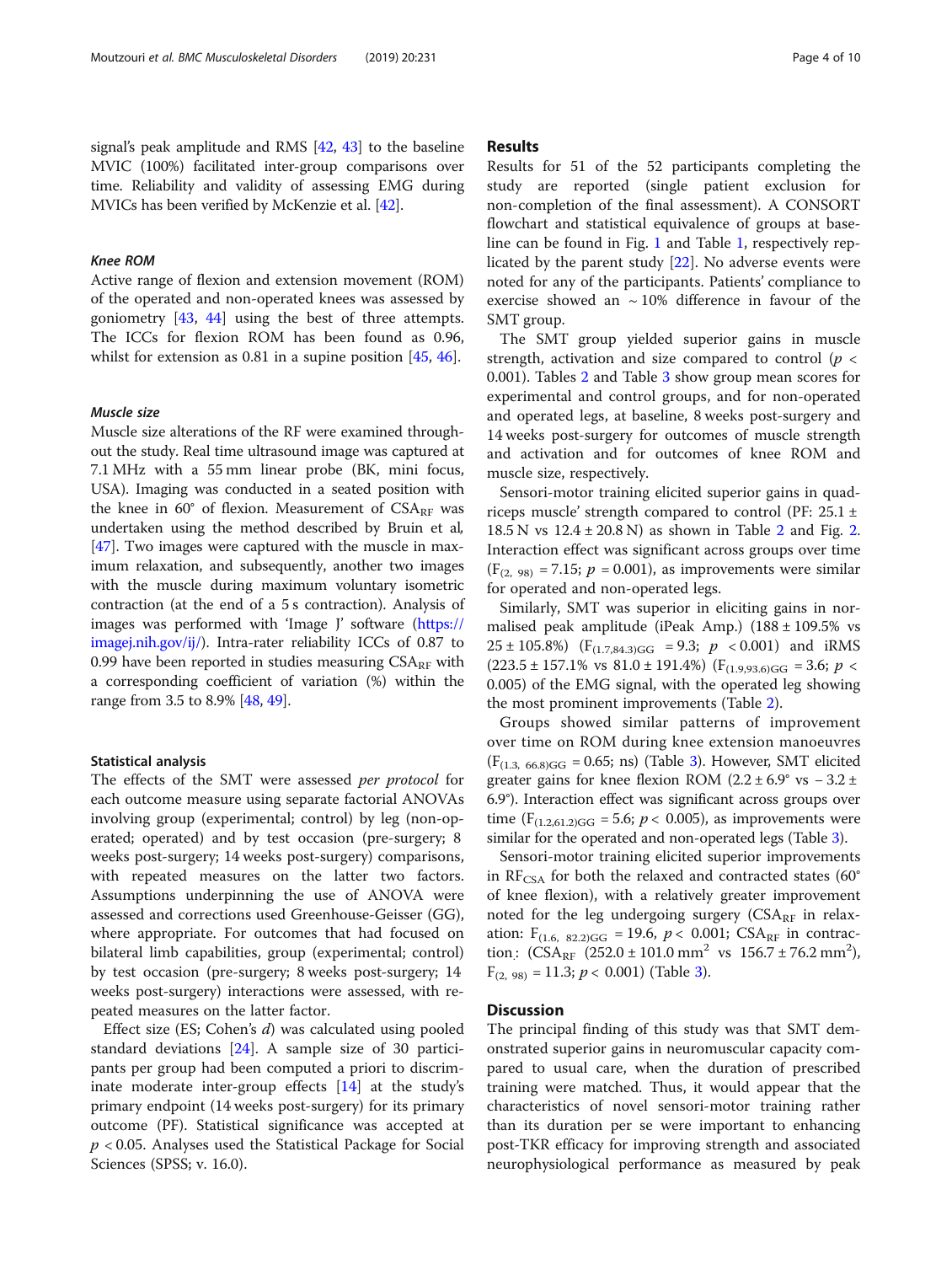<span id="page-4-0"></span>

force and EMG amplitude and RMS. The pattern of enhanced gains in neuromuscular capacity associated with SMT within this study mimicked those noted previously for functional (TUG) and SM performance [[22\]](#page-8-0) (for example, ES for change in peak force [Cohen's  $d$ ] = 1.4; 52%: Table [2](#page-5-0) vs. change in TUG performance [Cohen's  $d$ ] = 2.8; 49%, respectively). Importantly, these findings showed that the prior expectation of an unfavourable competitive interaction [[33\]](#page-8-0) between concurrent SM and strength stimuli within the SMT intervention had proved to be unfounded. In fact, it is physiologically plausible that given the prominent strength response to doses of focal SM training stimuli, the latter may have characteristics which are capable of physiologically potentiating the recovery of strength capacity. Only one other study to date corroborates SMT being capable of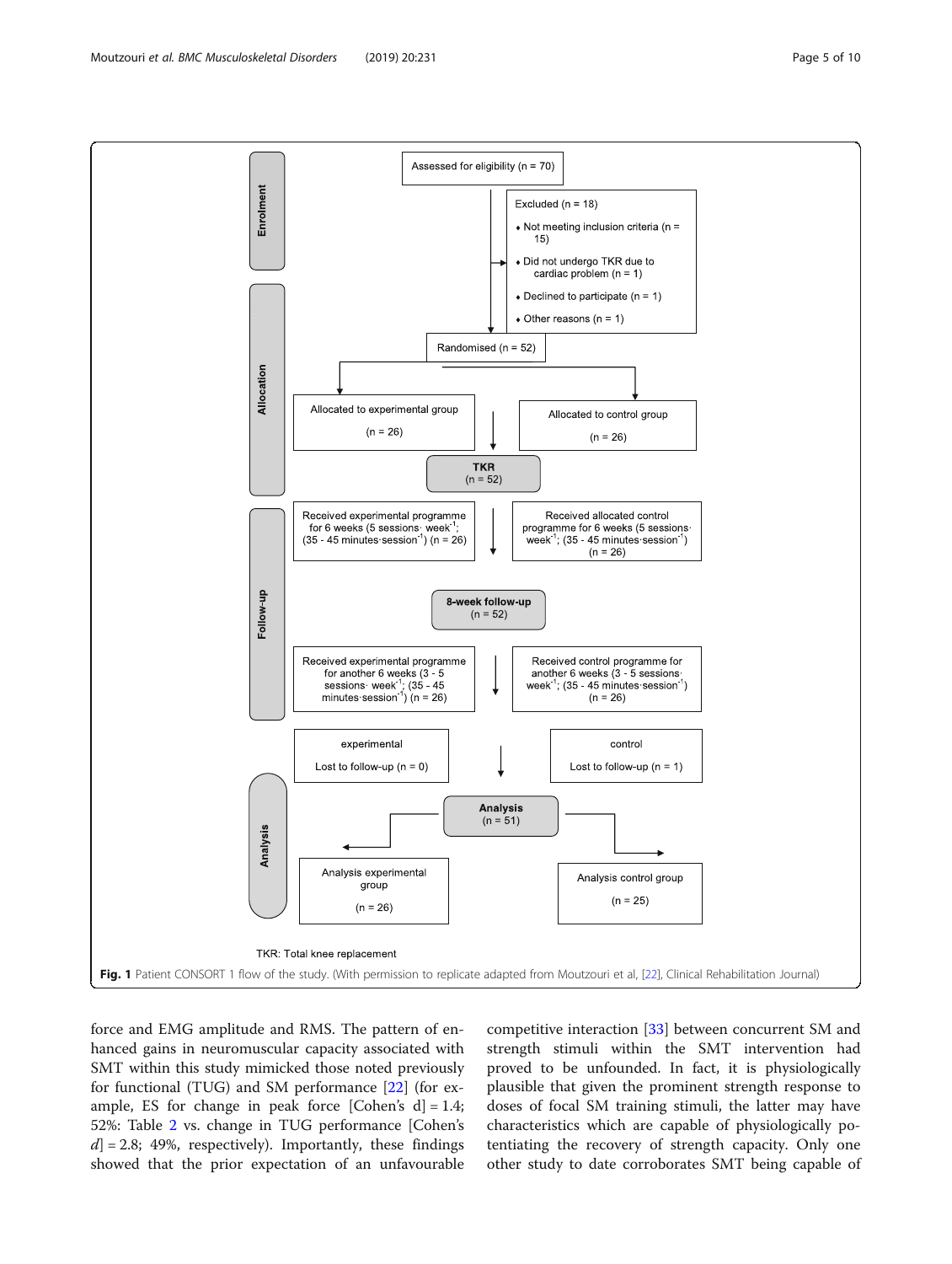<span id="page-5-0"></span>Table 1 Pre-surgery (baseline) demographic characteristics, time on waiting list and measures of functional performance and pain

| Variable                | Group mean (SD)      |                           |  |  |  |  |
|-------------------------|----------------------|---------------------------|--|--|--|--|
|                         | Control ( $n = 25$ ) | Experimental ( $n = 26$ ) |  |  |  |  |
| Age (years)             | 72.3 (5.6)           | 71.3(5.3)                 |  |  |  |  |
| Height (m)              | 1.64(0.10)           | 1.66(0.10)                |  |  |  |  |
| Weight (kg)             | 82.1 (10.3)          | 82.5 (8.9)                |  |  |  |  |
| Time to surgery (weeks) | 17.2 (14.9)          | 15.3 (12.8)               |  |  |  |  |
| TUG(s)                  | 16.9(3.8)            | 15.9(3.6)                 |  |  |  |  |
| Pain (cm)               | 7.0(1.1)             | 6.7(1.2)                  |  |  |  |  |

TUG: Timed Up and Go Test (with permission to reproduce, adapted from Moutzouri et al. [\[22](#page-8-0)], Clinical Rehabilitation Journal)

improving knee extensor muscle strength in patients with knee OA, albeit within a design involving nonmatched duration of training [\[21](#page-8-0)].

The SMT's efficacy may be driven by aspects of its content and dosage. It offers an emphasis on functional weight-bearing and balance/agility exercises in its content rather than standardised muscle stretching and strengthening exercises within usual care. The dosage of SMT mimics that of usual care (2–3 sessions/week) but the interaction of its exercises with the timing, intensity, duration and progression of training appears to potentiate an important cascade of gains in strength and functional mobility. As alluded to earlier, the time-matched prescription of exercise in this study potentially allows its efficacy in eliciting gains in strength in this study and concomitant functional capacities [[22](#page-8-0)] to be attributed to the SMT's characteristics and content.

Equivalent gains  $({\sim} 25%)$  in muscle strength for both the operated and non-operated legs elicited by SMT

suggested that similar mechanisms were contributing to the process of training. Even with the potential intrusion of the physiological effects of AMI, there would appear to be no substantive impediment to the potential for patients to gain strength after TKR surgery. For example, while it's expected that specific high intensity strength training initiated early following surgery (within two weeks) would have been capable of eliciting quadriceps muscle' strength improvements of 7 and 30% at 12 and 26 weeks post-TKR in the operated limb, respectively [[50\]](#page-9-0), evidence from the current and previous [[15,](#page-8-0) [27](#page-8-0)] studies show that SMT appears to offer some of the training stimuli necessary for potent gains in strength when delivered early after surgery, is perhaps more revelatory. Thus, the reasons for why many studies of usual care, with typically greater emphases on strength training, report being incapable of reversing strength loss for up to 6 months post-surgery [\[15,](#page-8-0) [16](#page-8-0)], remains somewhat elusive.

In the current study, the SMT group also showed concomitantly superior gains  $({\sim}50\%)$  in integrated EMGderived outcomes (peak amplitude and RMS) that were more prominent for the operated leg. The latter suggested an expected physiological coupling of changes amongst indirect (muscle activation) and direct (muscle strength) measures of neuromuscular performance capability. It is plausible that SMT would have facilitated increased neural drive, numbers of active motor units, firing rates and other mechanisms for greater capacity in force generation. However, no significant relationships were noted amongst change scores for indices of peak force and the EMG-derived outcomes over the 14 weeks of the SMT programme ( $p > 0.05$ ), which suggested that

Table 2 Group mean scores for the patients' measures of muscle strength and activation across groups, for both limbs

| Variable           | Group        | Pre-surgery | 8 weeks       | 14 weeks      | Change over time (12 weeks) |     |           |                          |     |
|--------------------|--------------|-------------|---------------|---------------|-----------------------------|-----|-----------|--------------------------|-----|
| Limb               |              | Mean (SD)   | Mean (SD)     | Mean (SD)     | Mean                        | F   | $p$ value | ES %                     |     |
| iPeak Amp. (%) op. | control      | $100.0(-)$  | 108.8 (117.6) | 126.3 (105.8) | 26.3                        |     |           |                          | 26  |
| non-op.            |              | $100.0(-)$  | 108.2 (77.2)  | 125.0 (63.6)  | 25.0                        |     |           | $\equiv$                 | 25  |
| iPeak Amp. (%) op. | experimental | $100.0(-)$  | 153.7 (160.8) | 288.1 (109.4) | 188.1                       | 9.3 | $0.001**$ | $\overline{\phantom{m}}$ | 188 |
| non-op.            |              | $100.0(-)$  | 131.3 (88.4)  | 156.7 (92.3)  | 56.7                        |     |           | $\qquad \qquad =$        | 57  |
| iRMS (%) op.       | control      | 100. $0(-)$ | 143.7 (148.9) | 181.2 (191.4) | 81.2                        |     |           |                          | 81  |
| non-op.            |              | $100.0(-)$  | 130.0 (92.3)  | 155.0 (169.2) | 55.0                        |     |           | $\equiv$                 | 55  |
| iRMS (%) op.       | experimental | $100.0(-)$  | 211.7 (141.0) | 323.5 (157.1) | 223.5                       | 3.6 | $0.005*$  | $\overline{\phantom{m}}$ | 223 |
| non-op.            |              | $100.0(-)$  | 144.0 (160.0) | 168.0 (136.1) | 68.0                        |     |           | $\qquad \qquad -$        | 68  |
| $PF(N)$ op.        | control      | 41.8 (17.8) | 46.6 (18.6)   | 55.4 (23.5)   | 13.6                        |     |           | 0.8                      | 33  |
| PF (N) non-op      |              | 57.2 (16.3) | 60.0(19.3)    | 69.1 (24.4)   | 11.9                        |     |           | 0.7                      | 21  |
| PF (N) op.         | experimental | 39.8 (15.3) | 49.3 (18.0)   | 67.5(17.4)    | 27.7                        | 1.3 | 0.47      | 1.8                      | 28  |
| PF (N) non-op      |              | 55.3 (20.6) | 64.7 (24.4)   | 78.5 (20.9)   | 23.2                        |     |           | 1.1                      | 42  |

p value signifies the statistical significance of the main interaction effect between the groups; ES: relative effect size, computed as (group mean score at 14 weeks – group mean score at pre-surgery)/pooled SD; iP.Amp.: integrated EMG peak amplitude; iRMS: integrated Root Mean Square; PF: peak force; op.: operated limb; non-op.: non-operated limb;  $* p < 0.05; ** p < 0.001;$  ns: non-significant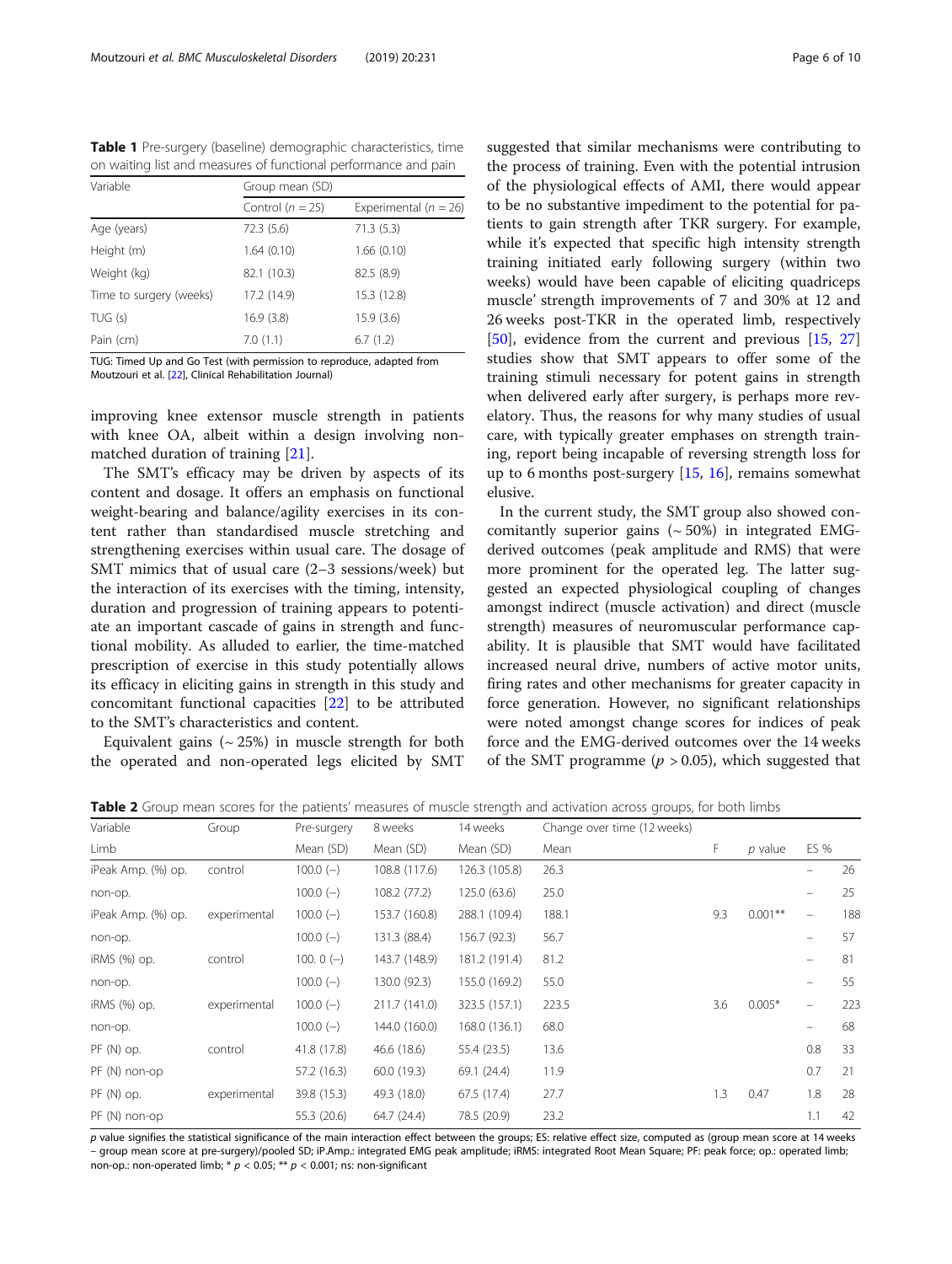<span id="page-6-0"></span>Table 3 Group mean scores for the patients' measures of muscle size and knee ROM across groups, for both limbs

| Variable                             | Group        | Pre-surgery  | 8 weeks       | 14 weeks      | Change over time (12 weeks) |      |            |      |        |
|--------------------------------------|--------------|--------------|---------------|---------------|-----------------------------|------|------------|------|--------|
| Limb                                 |              | Mean (SD)    | Mean (SD)     | Mean (SD)     |                             | F    | $p$ value  | ES   | %      |
| ROM Flex (°) op.                     | control      | 106.9(9.2)   | 101.3(6.6)    | 103.7(6.9)    | $-3.2$                      | 1.3  | 0.34       |      | $-2.9$ |
| non-op.                              |              | 113.5 (10.5) | 112.5(9.0)    | 112.1(8.5)    | $-1.4$                      |      |            |      | $-1.4$ |
| ROM Flex (°) op.                     | experimental | 105.1(10.1)  | 104.4(6.9)    | 107.3(6.9)    | 2.2                         |      |            | 0.02 | 2.2    |
| non-op.                              |              | 114.1(9.8)   | 114.6(9.0)    | 115.3(8.8)    | 1.2                         |      |            | 0.01 | 1.0    |
| ROM Ext (°) op.                      | control      | $-6.9(5.2)$  | $-4.2$ (2.7)  | $-1.6(0.9)$   | 5.3                         | 0.7  | 0.52       | 1.0  | 77     |
| non-op.                              |              | $-4.3(4.1)$  | $-3.1(3.3)$   | $-2.3(1.5)$   | 2.0                         |      |            | 0.5  | 46     |
| ROM Ext (°) op.                      | experimental | $-6.0(4.1)$  | $-2.7(2.1)$   | 0.2(1.1)      | 5.8                         |      |            | 1.4  | 97     |
| non-op.                              |              | $-2.3(2.4)$  | $-1.5(1.8)$   | $-0.7(1.5)$   | 1.6                         |      |            | 0.6  | 68     |
| $CSAREL$ (mm <sup>2</sup> ) op.      | control      | 422.1 (72.0) | 497.8 (69.4)  | 564.0 (91.1)  | 141.9                       |      |            | 2.0  | 34     |
| non-op.                              |              | 460.9 (71.4) | 537.3 (78.0)  | 612.1 (98.7)  | 151.2                       |      |            | 2.1  | 33     |
| $CSAREL$ (mm <sup>2</sup> ) op.      | experimental | 450.2 (69.6) | 557.9 (77.4)  | 708.6 (111.2) | 258.4                       | 19.6 | $0.001***$ | 3.7  | 57     |
| non-op.                              |              | 487.4 (64.1) | 578.5 (73.9)  | 663.9 (73.7)  | 176.5                       |      |            | 2.7  | 36     |
| $CSA_{CONTR}$ (mm <sup>2</sup> ) op. | control      | 338.1 (69.2) | 433.0 (85.3)  | 494.8 (90.7)  | 156.7                       |      |            | 2.3  | 46     |
| non-op.                              |              | 371.1 (66.9) | 478.1 (80.4)  | 550.2 (94.9)  | 179.1                       |      |            | 2.7  | 48     |
| $CSA_{CONTR}$ (mm <sup>2</sup> ) op. | experimental | 343.1 (67.8) | 463.4 (86.9)  | 595.1 (128.4) | 252.0                       | 11.3 | $0.001***$ | 3.7  | 73     |
| non-op.                              |              | 401.2 (65.3) | 496.7 (84.6.) | 576.3 (81.4)  | 175.1                       |      |            | 2.7  | 44     |

p values signifies the statistical significance of the main interaction effect between the groups; ES: relative effect size, computed as (group mean score at 14 weeks – group mean score at pre-surgery)/pooled SD; op.: operated limb; non-op.: non-operated limb; ROM Ext: range of motion in extension; hypoextension = negative (-); hyperextension = positive; CSA<sub>REL</sub>: Cross-sectional area in rectus femoris in relaxation; CSA<sub>CONTR</sub>: Cross-sectional area of rectus femoris in contraction; \*\*  $p < 0.001$ 

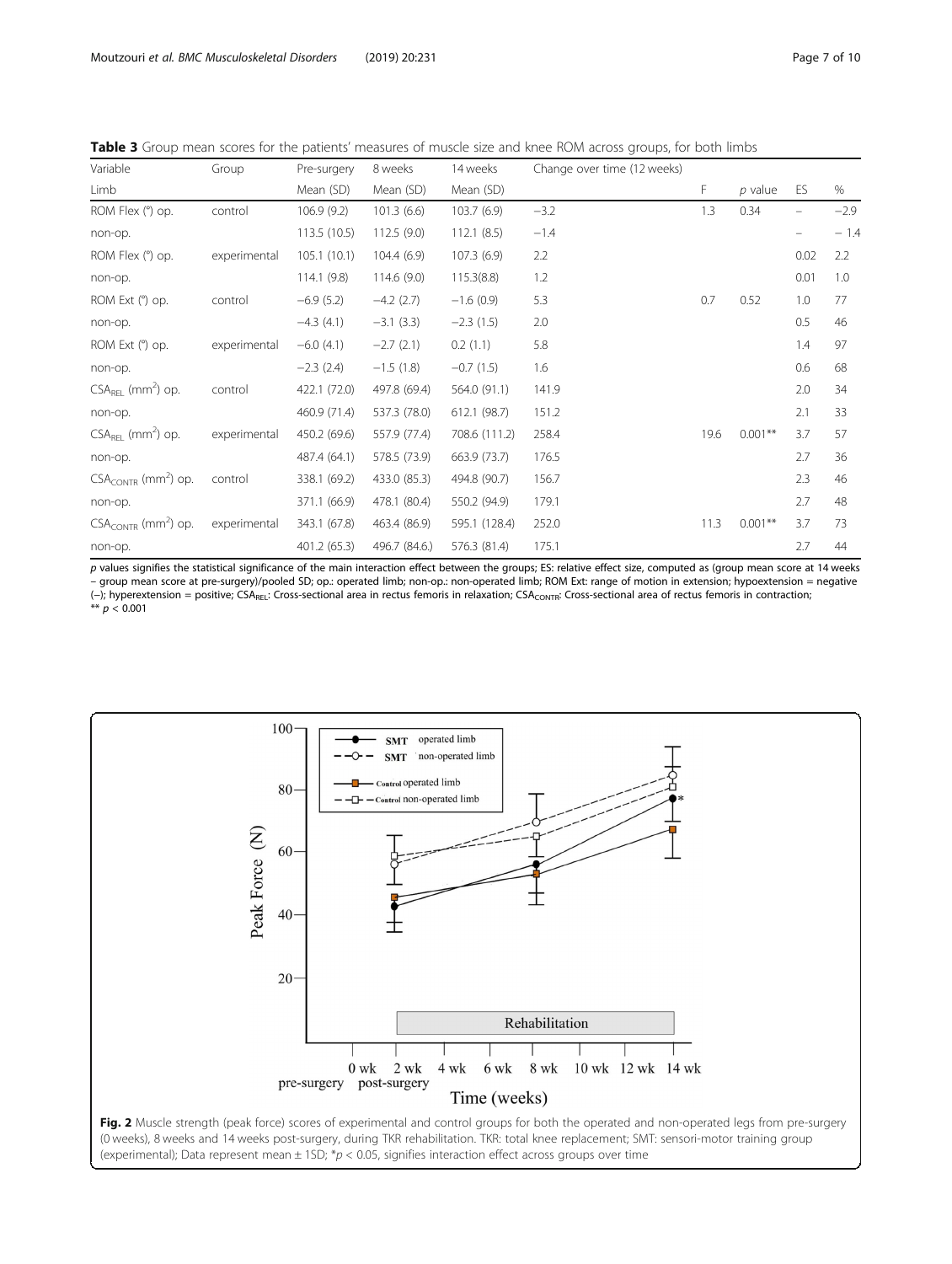<span id="page-7-0"></span>other factors had been important for determining gains in muscle strength.

The commonality amongst the extent of SMT-related changes for estimates of strength and neural drive extends further to encompass those for muscle architectural parameters. Using real-time ultrasound to assess muscle architecture' parameters of TKR patients marked improvements were noted. These superior gains  $({\sim} 27\%)$ were noted for  $CSA_{RF}$  during the contracted state at 60 $^{\circ}$ of knee flexion for the experimental compared to the control group. The latter effect was more pronounced for the operated limb. This study's  $CSA_{RF}$  changes were observed in both relaxed and contracted muscular states and endorse the potential importance of SMT to gaining muscle size. The patterns of SMT-related adaptations in performance for strength, activation and muscle size showed some concordance amongst the effect sizes. Nevertheless, a lack of correlation ( $p > 0.05$ ) amongst the change scores for these outcomes suggested that primary determinants for the gains in the SMT group's strength would not be clearly defined. A few studies have used CT scanning or MRI techniques (instead of ultrasound) to measure quadriceps' muscle size along with muscle' strength' parameters [\[12,](#page-8-0) [17](#page-8-0)]. The study by Valtonen et al. [\[12\]](#page-8-0) compared muscle strength and muscle size parameters between limbs and found a deficit of  $\sim$  14% for the knee extensor muscle' area of the operated side, 10 months after surgery. In the study by LaStayo et al. [[17](#page-8-0)], increases of  $\sim$  11% in quadriceps muscle' size was observed following 12 weeks of eccentric training, compared to a control group, in which no changes were reported. The time-frame of follow-up (12 weeks) could be considered adequate for these considerable changes to have occurred, as the literature in the field suggests a minimum of 5 weeks of training before any morphological changes can be seen [[51](#page-9-0)]. Therefore, findings from both the current study and from the literature suggest that enhanced motor-development strategies would need to be implemented for muscle size to show improved responses. The marked improvements in muscle size warrant further investigation in subsequent trials as to the author's knowledge this was the first study reporting morphological changes with SMT.

A potential for assessor's bias, and therefore potential overestimation of treatment effects, cannot be precluded due to the study's single-blind design [\[52\]](#page-9-0). The current study has been limited to investigating the short-term effect of early-initiated SMT. Nevertheless, its novel findings, together with those from a parent study [\[22](#page-8-0)], suggests that compared to contemporary practice, the SMT has the potential to elicit superior recovery of functional performance in patients following TKR. Concomitant patterns of improvement and favourable interactions amongst sensori-motor, neuromuscular and muscle

size capacities contribute to the mechanism by which the SMT achieved enhanced efficacy. Future research will establish the perseverance of the positive effects noted for SMT in this study and seek to identify optimised titrated dose-response characteristics. The latter will facilitate informed decision-making about SMT's applicability within a wider range of environments. Future studies should also consider the calibration amongst substantive physical gains and any patient-perceived changes in physical capability, especially in self-managed care environments.

## Conclusion

In conclusion, a prescribed equivalent volume of time spent in SMT compared to usual practice, delivered within a home-based environment, elicited superior restoration of muscle strength, activation and size in patients following TKR. The gains in neuromuscular performance capability did not appear to be adversely influenced by patients responding predominantly to concurrent focal SM stimuli.

## Additional file

[Additional file 1:](https://doi.org/10.1186/s12891-019-2575-3) Appendix 1. Comparison of exercise training programmes undertaken by the sensori-motor exercise training group (experimental) with the functional exercise training group (control). (DOCX 16 kb)

#### Abbreviations

AMI: Arthogenic muscle inhibition; CSA: Cross sectional area; OA: Osteoarthritis; PF: Peak force; PROMs: Patient reported measures; QoL: Quality of life; RF: Rectus femoris; RMS: Root measn square; SMT: Sensori-motor training; TKR: Total knee replacement; TUG: Timed Up and Go

#### Acknowledgements

We would like to thank the Musculoskeletal Association of Chartered. Physiotherapists (MACP) for partially funding the PhD (via a Doctorial Research. Award Bursary, This is an award of up to encourage physiotherapists' wider participation in research within the field of neuromusculoskeletal physiotherapy) from which this study has originated.

#### Funding

Self-funded.

#### Availability of data and materials

The datasets used and/or analysed during the current study are available from the corresponding author on reasonable request.

#### Authors' contributions

MM: Involved in the conception, design, data acquisition, analysis, interpretation of data and drafting the manuscript. NG: Involved in the conception, design, analysis, interpretation, drafting the manuscript and critical review of the manuscript. JG: Involved in the conception, design, data acquisition and coordination of the study. EB: Involved in the conception and critical review of the manuscript. ET: Involved in the analysis, interpretation and critical review of the manuscript. FC: Involved in the conception, design and coordination of the study. All authors read and approved the final manuscript.

#### Ethics approval and consent to participate

The study was ethically approved by two Institutional Committees (University Hospital of Patras Greece [7052/4-7-2011] and Queen Margaret University Edinburgh, UK[16/ 22.05.2012]All participants have read and signed the participation consent form.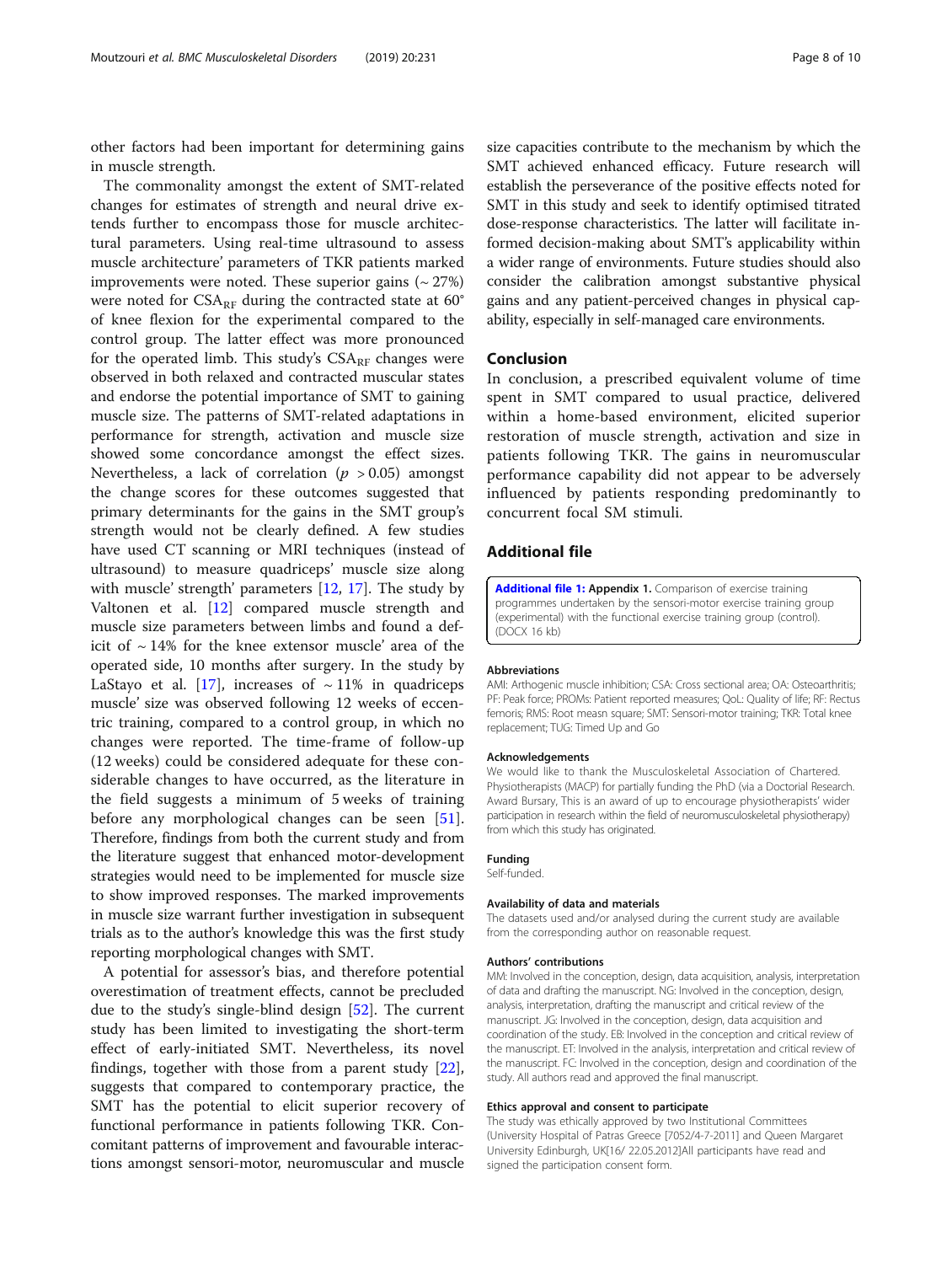#### <span id="page-8-0"></span>Consent for publication

Not Applicable

#### Competing interests

The authors declare that they have no competing interests" in this section.

## Publisher's Note

Springer Nature remains neutral with regard to jurisdictional claims in published maps and institutional affiliations.

#### Author details

<sup>1</sup>Department of Physiotherapy, Technological Educational Institute (TEI) of Western Greece, Aigion, Greece. <sup>2</sup>School of Health Sciences, Queen Margaret University, Edinburgh, UK. <sup>3</sup>Orthopedic Surgery Department, University Hospital of Patras, Patras, Greece.

#### Received: 2 August 2018 Accepted: 15 April 2019 Published online: 17 May 2019

#### References

- 1. [http://www.njrcentre.org.uk/njrcentre/Patients/Jointreplacementstatistics/](http://www.njrcentre.org.uk/njrcentre/Patients/Jointreplacementstatistics/tabid/99/Default.aspx) [tabid/99/Default.aspx](http://www.njrcentre.org.uk/njrcentre/Patients/Jointreplacementstatistics/tabid/99/Default.aspx), 2017. Accessed 10 Oct 2018.
- 2. OECD Health Statistics 2014; OECD/European Union (2016), Hip and knee replacement, in health at a glance: Europe 2016: state of health in the EU cycle, OECD publishing, Paris. DOI: [https://doi.org/10.1787/health\\_glance\\_](https://doi.org/10.1787/health_glance_eur-2016-60-en) [eur-2016-60-en;](https://doi.org/10.1787/health_glance_eur-2016-60-en)
- 3. [https://www.efort.org/total-knee-replacement-international-differences-in](https://www.efort.org/total-knee-replacement-international-differences-in-frequency-and-surgical-technique)[frequency-and-surgical-technique](https://www.efort.org/total-knee-replacement-international-differences-in-frequency-and-surgical-technique). Accessed 10 Oct 2018.
- 4. Hurley M, Walsh N, Bhavnani V, Britten N, Stevenson F. Health beliefs before and after participation on an exercise-based rehabilitation programme for chronic knee pain: doing is believing. BMC Musc Dis. 2010;11:31 <https://doi.org/10.1186/1471?2474?11?31>.
- 5. Stevens-Lapsley JE, Schenkman ML, Dayton MR. Comparison of self-reported knee injury and osteoarthritis outcome score to performance measures in patients after total knee arthroplasty. PM R. 2011;3(6):541–9. [https://doi.org/](https://doi.org/10.1016/j.pmrj.2011.03.002) [10.1016/j.pmrj.2011.03.002.](https://doi.org/10.1016/j.pmrj.2011.03.002)
- 6. Yoshida Y, Mizner RL, Ramsey DK, Snyder-Mackler L. Examining outcomes from total knee arthroplasty and the relationship between quadriceps strength and knee function over time. Clin Biomech (Bristol, Avon). 2008;23(3):320–8. <https://doi.org/10.1016/j.clinbiomech.2007.10.008>.
- 7. Moutzouri M, Gleeson N, Billis E, Tsepis E, Panoutsopoulou I, Gliatis J. The effect of total knee arthroplasty on patients' balance and incidence of falls: a systematic review. Knee Surg Sports Traumatol Arthrosc. 2017;25(11):3439–51. [https://doi.org/10.1007/s00167-016-4355-z.](https://doi.org/10.1007/s00167-016-4355-z)
- 8. Nam D, Nunley RM, Barrack RL. Patient dissatisfaction following total knee replacement. A growing concern? In: Bone joint surgery; 2014. [https://doi.](https://doi.org/10.1302/0301-620X.96B11.34152) [org/10.1302/0301-620X.96B11.34152](https://doi.org/10.1302/0301-620X.96B11.34152).
- Parvizi J, Nunley RM, Berend KR, Lombardi AV Jr, Ruh EL, Clohisy JC, et al. High level of residual symptoms in young patients after Total knee arthroplasty. Clin Orthop Relat Res. 2014;472(1):133–7. [https://doi.org/10.](https://doi.org/10.1007/s11999-013-3229-7) [1007/s11999-013-3229-7](https://doi.org/10.1007/s11999-013-3229-7).
- 10. Dakin H, Gray A, Fitzpatrick R, Maclennan G, Murray D, KAT Trial Group. Rationing of total knee replacement: a cost-effectiveness analysis on a large trial data set. BMJ Open. 2012;302(1):e000332. [https://doi.org/10.1136/](https://doi.org/10.1136/bmjopen-2011-000332) [bmjopen-2011-000332.](https://doi.org/10.1136/bmjopen-2011-000332)
- 11. Hop kins JT, Ingersoll CD. Arthrogenic muscle inhibition: a limiting factor in knee joint rehabilitation. J Sport Rehab. 2000; [https://doi.org/10.1123/jsr.9.2.135.](https://doi.org/10.1123/jsr.9.2.135)
- 12. Valtonen A, Pöyhönen T, Heinonen A, Sipilä S. Muscle deficits persist after unilateral knee replacement and have implications for rehabilitation. Phys Ther. 2009;89(10):1072–9. <https://doi.org/10.2522/ptj.20070295>.
- 13. Shabbir M, Umar B, Ehsan S, Munir S, Bunin U, Sarfraz K. Comparison of functional training and strength training in improving knee extension lag after first four weeks of total knee replacement. Biomed Res. 2017;28(12): 5623–7.
- 14. Liu S, Zhi-ling H, Qing-xi T, Xiao-feng Q, Jian-hua Y, Qing-hui J. Effect of knee joint function training on joint functional rehabilitation after knee replacement. Medicine (Baltimore). 2018;97(28):e11270. [https://doi.org/10.](https://doi.org/10.1097/MD.0000000000011270) [1097/MD.0000000000011270.](https://doi.org/10.1097/MD.0000000000011270)
- 15. Mizner RL, Petterson SC, Snyder-Mackler L, Mizner RL. Quadriceps strength and the time course of functional recovery after total knee arthroplasty. J Orthop Sports Phys Ther. 2005. <https://doi.org/10.2519/jospt.2005.35.7.424>.
- 16. Mizner R, Snyder-Mackler L. Altered loading during walking and sit-to-stand is affected by quadriceps weakness after total knee arthroplasty. J Orthop Res. 2005;23(5):1083–90. [https://doi.org/10.1016/j.orthres.2005.01.0212005.](https://doi.org/10.1016/j.orthres.2005.01.0212005)
- 17. LaStayo P, Meier W, Marcus R, Mizner R, Dibble L, Peters C. Reversing muscle and mobility deficits 1 to 4 years after TKA. A pilot study. Clin Othop & Rel Res. 2009;467(6):1493–500. [https://doi.org/10.1007/s11999-009-0801-2.](https://doi.org/10.1007/s11999-009-0801-2)
- 18. Ciolac EG, Greve JM. Muscle strength and exercise intensity adaptation to resistance training in older women with knee osteoarthritis and total knee arthroplasty. Clinics (Sao Paulo). 2011;66(12):2079–84.
- 19. Mizner RL, Petterson SC, Clements KE, Zeni JA Jr, Irrgang JJ, Snyder-Mackler L. Measuring functional improvement after total knee arthroplasty requires both performance-based and patient-reported assessments: a longitudinal analysis of outcomes. J Arthroplasty. 2011;26(5):728–37. [https://doi.org/10.](https://doi.org/10.1016/j.arth.2010.06.004) [1016/j.arth.2010.06.004](https://doi.org/10.1016/j.arth.2010.06.004).
- 20. Pozzi F, Snyder- Mackler L, Zeni J. Physical exercise after knee arthroplasty: a systematic review of controlled trials. Eur J Phy Rehab Med. 2013;49(6):877–92.
- 21. Ahmed AF. Effect of sensori-motor training on balance in elderly patients with knee osteoarthritis. J Adv Res. 2011;2(4):305–31 [https://doi.org/10.1016/](https://doi.org/10.1016/j.jare.2011.02.001) [j.jare.2011.02.001.](https://doi.org/10.1016/j.jare.2011.02.001)
- 22. Moutzouri M, Gleeson N, Coutts F, Tsepis E, Gliatis J. Early self-managed focal sensorimotor rehabilitative training enhances functional mobility and sensorimotor function in patients following total knee replacement: a controlled clinical trial. Clin Rehabil. 2018. [https://doi.org/10.1177/](https://doi.org/10.1177/0269215518757291) [0269215518757291](https://doi.org/10.1177/0269215518757291).
- 23. Bruhn S, Kullmann N, Gollhofer A. The effects of a sensorimotor training and a strength training on postural stabilisation, maximum isometric contraction and jump performance. Int Sport Med. 2003. [https://doi.org/10.1055/s-2003-](https://doi.org/10.1055/s-2003-45228) [45228.](https://doi.org/10.1055/s-2003-45228)
- 24. Riemann BL, Lephart SM. The sensorimotor system. Part II: the role of proprioception in motor control and functional joint stability. J Athl Training. 2002;37(1):80–4.
- 25. Piva SR, Gil AB, Almeida GJ, DiGioia AM, Levison TJ. A balance exercise program appears to improve function for patients with total knee arthroplasty: a randomized clinical trial. 2010; 90(6):880–894 doi: [https://doi.org/10.2522/PTJ.20090150.](https://doi.org/10.2522/PTJ.20090150)
- 26. Liao CD, Liou TH, Huang YY, Huang YC. Effects of balance training on functional outcome after total knee replacement in patients with knee osteoarthritis: a randomized controlled trial. Clin Rehabil. 2013. [https://doi.](https://doi.org/10.1177/0269215513476722) [org/10.1177/0269215513476722.](https://doi.org/10.1177/0269215513476722)
- 27. Fitzgerald GK, Piva SR, Gil AB, Wisniewski SR, Oddis CV, Irrgang JJ. Agility and perturbation training techniques in exercise therapy for reducing pain and improving function in people with knee osteoarthritis: a randomised control trial. Phys Ther. 2011;91(4):452–69. <https://doi.org/10.2522/PTJ.20100188>.
- 28. Tsauo JY, Cheng PF, Yang RS. The effects of sensorimotor training on knee proprioception and function for patients with knee osteoarthritis: a preliminary report. Clin Rehabil. 2008;22(5):448–57.
- 29. Li F, Harmer P, Fisher KJ, McAuley E, Chaumeton N, Eckstrom E, Wilson NL. Tai chi and fall reductions in older adults: a randomized controlled trial. J Gerontol A Biol Sci Med Sci. 2005;60(2):187–94.
- 30. Sherrington C, Tiedemann A, Fairhall N, Jacqueline CT, Close BD, Stephen RL. Exercise to prevent falls in older adults: an updated meta-analysis and best practice recommendations. NSW Public Health Bulletin. 2011;22:3–4.
- 31. Caraffa A, Cerukki G, Projetti M, Aisa G, Rizzo A. Prevention of anterior cruciate ligament injuries in soccer. A prospective controlled study of proprioceptive training. Knee Surg Sports Traumatol Arthroscopy. 1996;4:19–21.
- 32. Hewett TE, Myer GD, Ford KR. Prevention of anterior cruciate ligament injuries. Curr Womens Health Rep. 2001;1(3):218–24.
- 33. Bailey AK, Minshull C, Richardson J, Gleeson NP. Improvement of outcomes with nonconcurrent strength and cardiovascular-endurance rehabilitation conditioning after ACI surgery to the knee. J Sport Rehabil. 2014;23(3):235–43. <https://doi.org/10.1123/jsr.2013-0050>.
- 34. Moffet H, Collet JP, Shapiro SH, Paradis G, Marquis F, Roy L. Effectiveness of intensive rehabilitation on functional ability and quality of life after first total knee arthroplasty: a single-blind randomised controlled trial. Arch Phys Med Rehabil. 2004;85:546–56.
- 35. Moutzouri M, Gleeson N, Billis E, Tsepis E, Gliatis J. Greek physiotherapists' perspectives on rehabilitation following total knee replacement: a descriptive survey. Physiother Res Int. 2017;22(4). [https://doi.org/10.1002/pri.1671.](https://doi.org/10.1002/pri.1671)
- 36. Gleeson NP, Naish PF, Mercer TH, Wilcock JE, Hine J. Reliability of indices of leg neuromuscular performance in end-stage renal failure. Scand J Rehab Med. 2002;34(6):273–7.